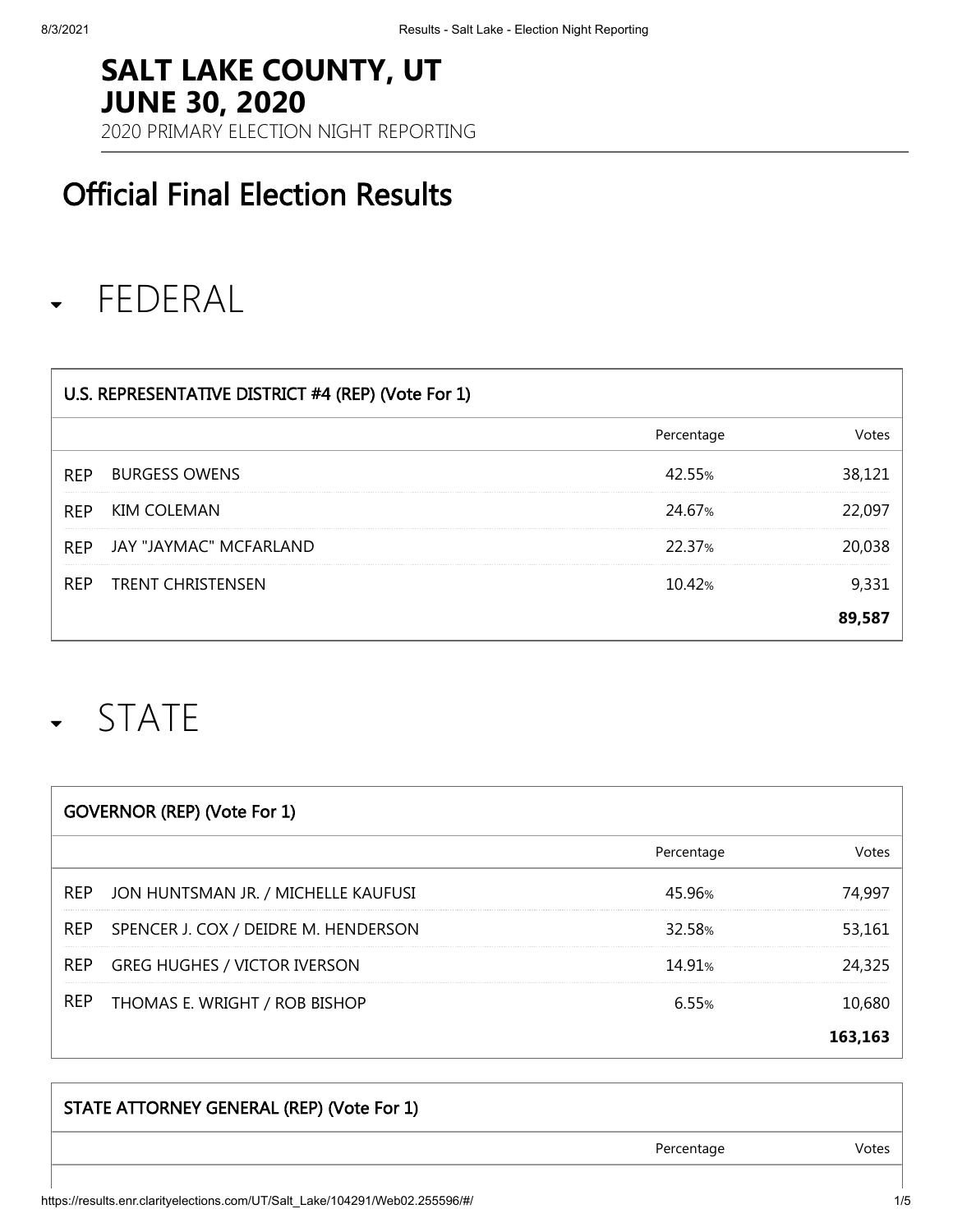8/3/2021 Results - Salt Lake - Election Night Reporting

| <b>RE</b>  | SEAN D. REYES    | /b% |         |
|------------|------------------|-----|---------|
| <b>REP</b> | DAVID O. LEAVITT |     |         |
|            |                  |     | 156,945 |

| STATE SENATE DISTRICT #6 (REP) (Vote For 1) |                 |            |        |
|---------------------------------------------|-----------------|------------|--------|
|                                             |                 | Percentage |        |
| <b>REP</b>                                  | WAYNE A. HARPER | 50.43%     |        |
| <b>REP</b>                                  | KAREN L. HYATT  | 49.57%     |        |
|                                             |                 |            | 13.678 |

| STATE SENATE DISTRICT #10 (REP) (Vote For 1) |                        |            |        |
|----------------------------------------------|------------------------|------------|--------|
|                                              |                        | Percentage |        |
| <b>REP</b>                                   | LINCOLN FILLMORE       | 53.54%     | 12.100 |
| REP                                          | <b>RICH CUNNINGHAM</b> | 4646%      | .0.502 |
|                                              |                        |            | 22.602 |

| STATE REPRESENTATIVE DISTRICT #33 (DEM) (Vote For 1) |            |       |
|------------------------------------------------------|------------|-------|
|                                                      | Percentage | nte:  |
| DEM FATIMA DIRIE                                     | 67.92%     | 707   |
| DEM OFA MATAGI                                       | 32.08%     | 334   |
|                                                      |            | 1.041 |

| STATE REPRESENTATIVE DISTRICT #42 (REP) (Vote For 1) |                     |            |       |
|------------------------------------------------------|---------------------|------------|-------|
|                                                      |                     | Percentage |       |
| <b>REP</b>                                           | JORDAN TEUSCHER     | 57.78%     |       |
| REP                                                  | <b>AARON STARKS</b> | 42.22%     |       |
|                                                      |                     |            | 6 ዓጸ: |

| STATE REPRESENTATIVE DISTRICT #47 (REP) (Vote For 1) |            |       |
|------------------------------------------------------|------------|-------|
|                                                      | Percentage | Votes |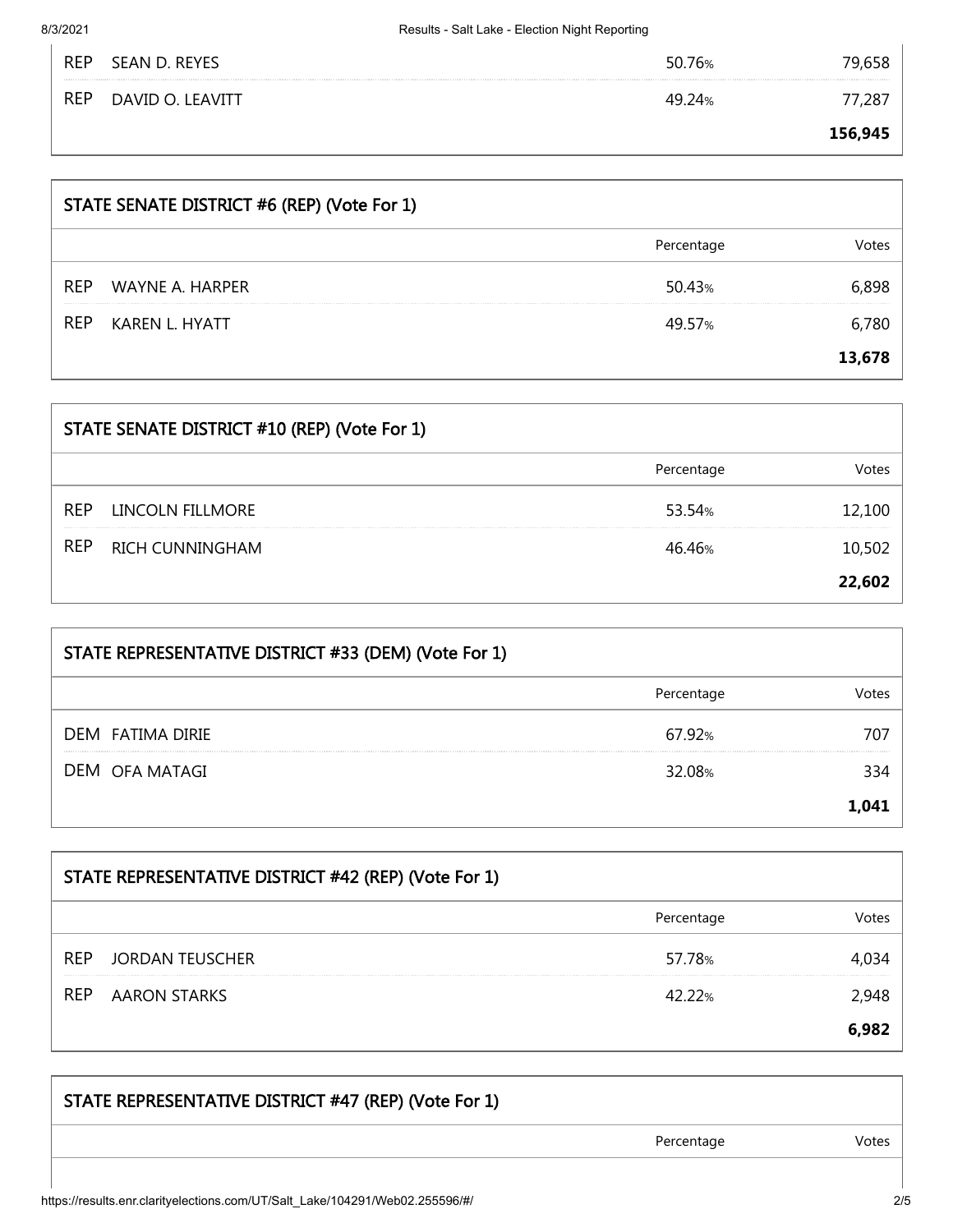|            |                     | <b>162</b> |
|------------|---------------------|------------|
| <b>REP</b> | <b>NATHAN BROWN</b> |            |
| <b>REP</b> | STEVE CHRISTIANSEN  |            |

| STATE BOARD OF EDUCATION DISTRICT #10 (REP) (Vote For 1) |            |  |
|----------------------------------------------------------|------------|--|
|                                                          | Percentage |  |
| REP.<br><b>MOLLY L. HART</b>                             | 67.29%     |  |
| <b>REP</b><br><b>DAVID LINFORD</b>                       | 32.71%     |  |
|                                                          |            |  |

## COUNTY

| COUNTY COUNCIL DISTRICT #2 (REP) (Vote For 1) |             |            |        |
|-----------------------------------------------|-------------|------------|--------|
|                                               |             | Percentage |        |
| <b>REP</b>                                    | DAVE ALVORD | 53.30%     |        |
| REP                                           | FRED C. COX | 46.70%     |        |
|                                               |             |            | 21.145 |

| <b>COUNTY COUNCIL DISTRICT #6 (REP) (Vote For 1)</b> |              |            |        |
|------------------------------------------------------|--------------|------------|--------|
|                                                      |              | Percentage |        |
| <b>REP</b>                                           | DEA THEODORE | 55.61%     |        |
| <b>REP</b>                                           | MAX BURDICK  | 44 39%     |        |
|                                                      |              |            | 30,435 |

| COUNTY COUNCIL DISTRICT #6 (DEM) (Vote For 1) |            |       |
|-----------------------------------------------|------------|-------|
|                                               | Percentage | /ntes |
| <b>DEM TERRI TAPP HRECHKOSY</b>               | 55.83%     |       |
| DEM AARON DEKEYZER                            | 44.17%     | 3,456 |
|                                               |            | 7.825 |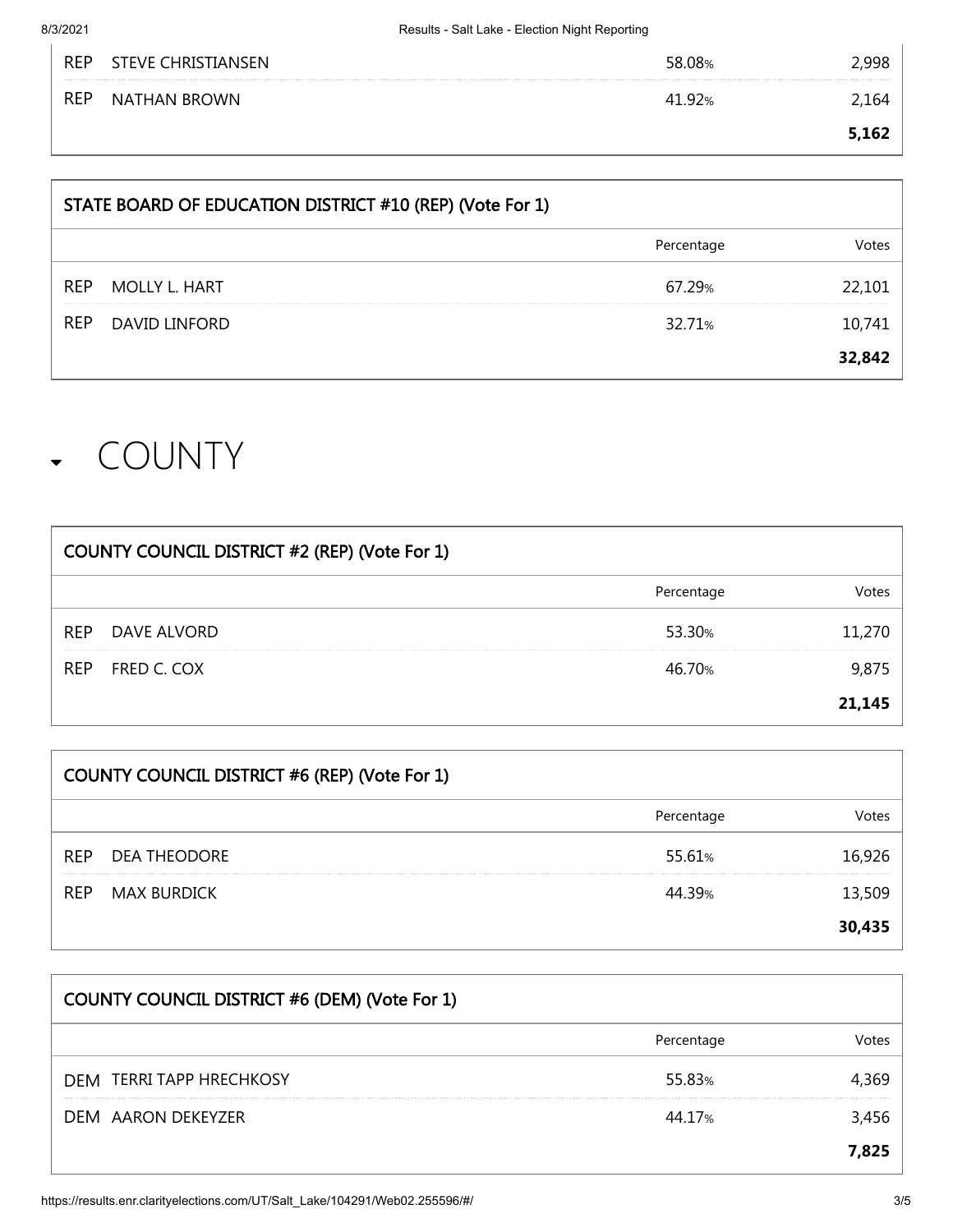SCHOOL BOARD

| <b>GRANITE SCHOOL BOARD DISTRICT #1 (Vote For 1)</b> |            |       |
|------------------------------------------------------|------------|-------|
|                                                      | Percentage |       |
| <b>JULIE JACKSON</b>                                 | 40.61%     |       |
| <b>MAX CHANG</b>                                     | 26.04%     |       |
| <b>TODD E. ZENGER</b>                                | 20.83%     | 3.971 |
| <b>FRANCE BARRAL</b>                                 | 12.51%     |       |
|                                                      |            | 19.06 |

| <b>GRANITE SCHOOL BOARD DISTRICT #2 (Vote For 1)</b> |            |        |
|------------------------------------------------------|------------|--------|
|                                                      | Percentage |        |
| <b>CLARKE B. NELSON</b>                              | 35.25%     |        |
| <b>STARLEEN ORULLIAN</b>                             | 34.50%     |        |
| <b>JERRY HASLAM</b>                                  | 30.25%     |        |
|                                                      |            | 10 198 |

| SALT LAKE CITY SCHOOL BOARD DISTRICT #1 (Vote For 1) |            |       |
|------------------------------------------------------|------------|-------|
|                                                      | Percentage | /ntes |
| <b>JOEL-LEHI ORGANISTA</b>                           | 34.28%     |       |
| JOANN A. GRAVES                                      | 21.11%     | 635   |
| <b>DAVID HOLLINS</b>                                 | 18.98%     |       |
| <b>LACEY SKIPPS-HOLA</b>                             | 15.82%     | 76    |
| MICHAEL ANTHONY VALDEZ                               | 9.81%      |       |
|                                                      |            |       |

| https://results.enr.clarityelections.com/UT/Salt_Lake/104291/Web02.255596/#/ | 4/5 |
|------------------------------------------------------------------------------|-----|